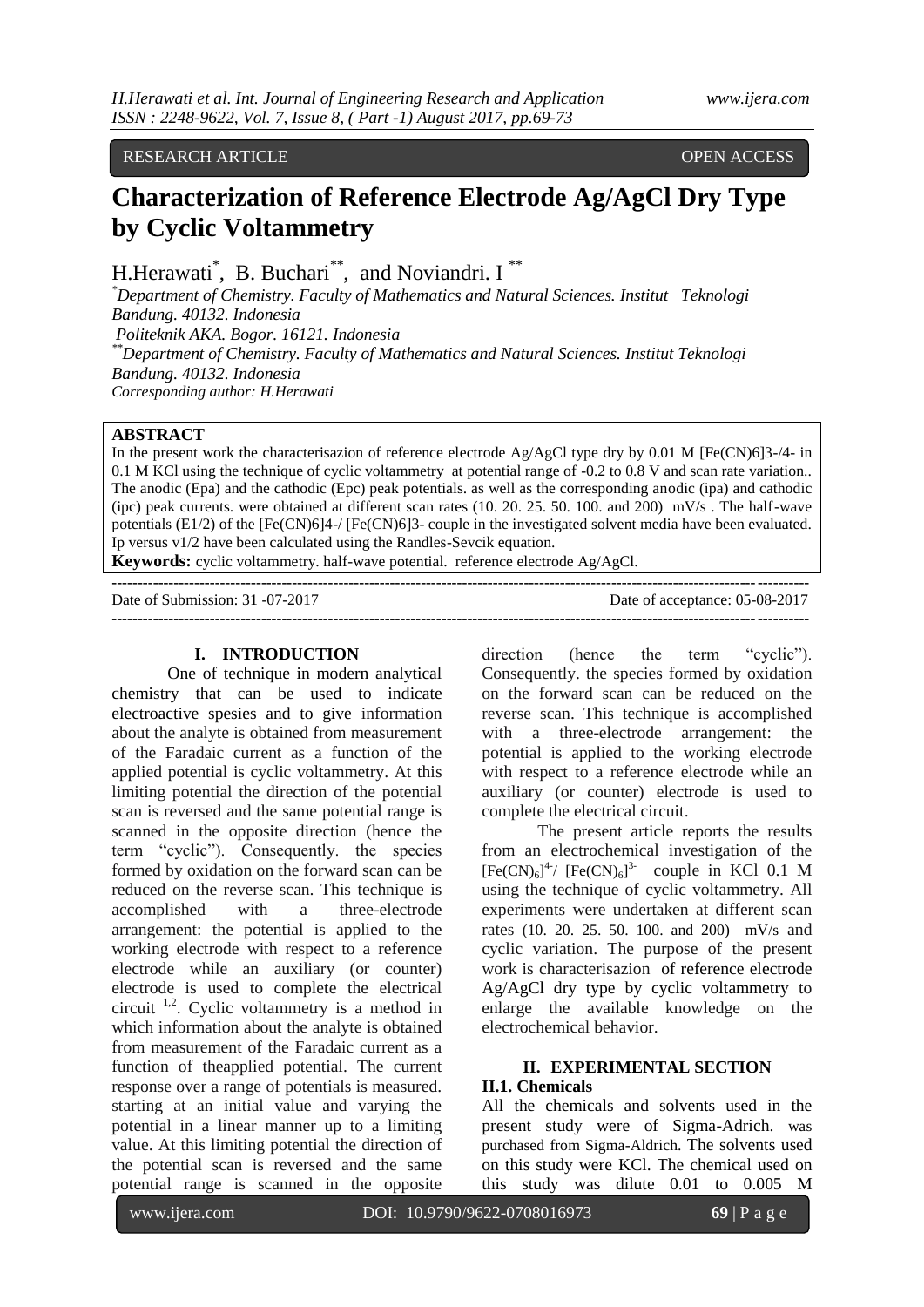$K_3Fe(CN)_6/K_4Fe(CN)_6$  in KCl 0.1 M solvent as a working solution.

#### **II.2. Experimental**

All electrochemical experiments were undertaken with a potensiostat from eDAQ with disc Platinum (Pt) working electrode (1 mm). Pt wire (0.5 mm) as counter electrode. and dry type Ag/AgCl as reference electode. Therefore. all values of potential are automatically reported with respect to the redox potential of Ag/AgCl. For the electrochemical experiments. the electrolyte temperature was the room temperature of about  $25^{\circ}$ C.

#### **III. RESULT and DISCUTIONS Characterisazion of the reference electrode Ag/AgCl self-made by cyclic voltammetry**

Initial characterization performed using cyclic voltammetry versus Ag/AgCl reference electrode using 0.1 KCl in aqueous as the electrolyte on the potential range of -0.8 to 0.5 V and at scan rate of 100 mV / as shown in Figure 1.



**Figure 1.**Voltamogram of disc Pt using 0.1M KCl as the electrolyte on potensial range -0.8V to 0.5V

It is seen that there is no oxidation and reduction peak in the applied potential range. Its indicate that disc Pt is electrochemically stable and there is no contamination of other analytes that can undergo redox reactions in the applied potential range on the cyclic voltammetry system.

Characterization of reference electrode Ag/AgCl also analyzed using a solution of  $0.005$  M  $[Fe(CN)_6]^{3-/4-}$  in 0.1 M KCl. The characterization in using the same solution by varying the scan rate (figure 2a and 2b) is also shown that the current is proportionate to the increased of scan rate which indicates the good performance of the working electrode for delivering the current. The cyclic

voltammetric parameters for  $K_3Fe(CN)_{6}/K_4Fe(CN)_{6}$  0.005 M in KCl 0.1 M in water at 298 K are summarized in Table 1 and 2. all potential values are reported *versus* the Ag/AgCl reference electrode was made by myself and commercial eDAQ dry type.



**Fig. 2** Cyclic voltammograms vs Ag/AgCl reference electrode at a platinum electrode showing the effect of the scan rate on the electrochemistry of  $K_3Fe(CN)_{6}$  /K<sub>4</sub>Fe(CN)<sub>6</sub> system 0.005 M in KCl 0.1 M at 298 K; (2a) vs Ag/AgCl was made by myself. and (2b). vs Ag/AgCl was commercial eDAQ dry type

The reference electrode must have a fixed electrode potential during the measurement. To comply with these requirements the self-made Ag/AgCl electrode has done characterisazion using  $K_3Fe(CN)_6/K_4Fe(CN)_6$  cyclic voltammetry.

Table 1. Scan rate (*ν*). anodic (*E*pa) and cathodic (*E*pc) peak potentials *a* anodic and cathodic current ratio (*i*pa/*i*pc). anodic and cathodic peak separation (*\_E*p) and half-wave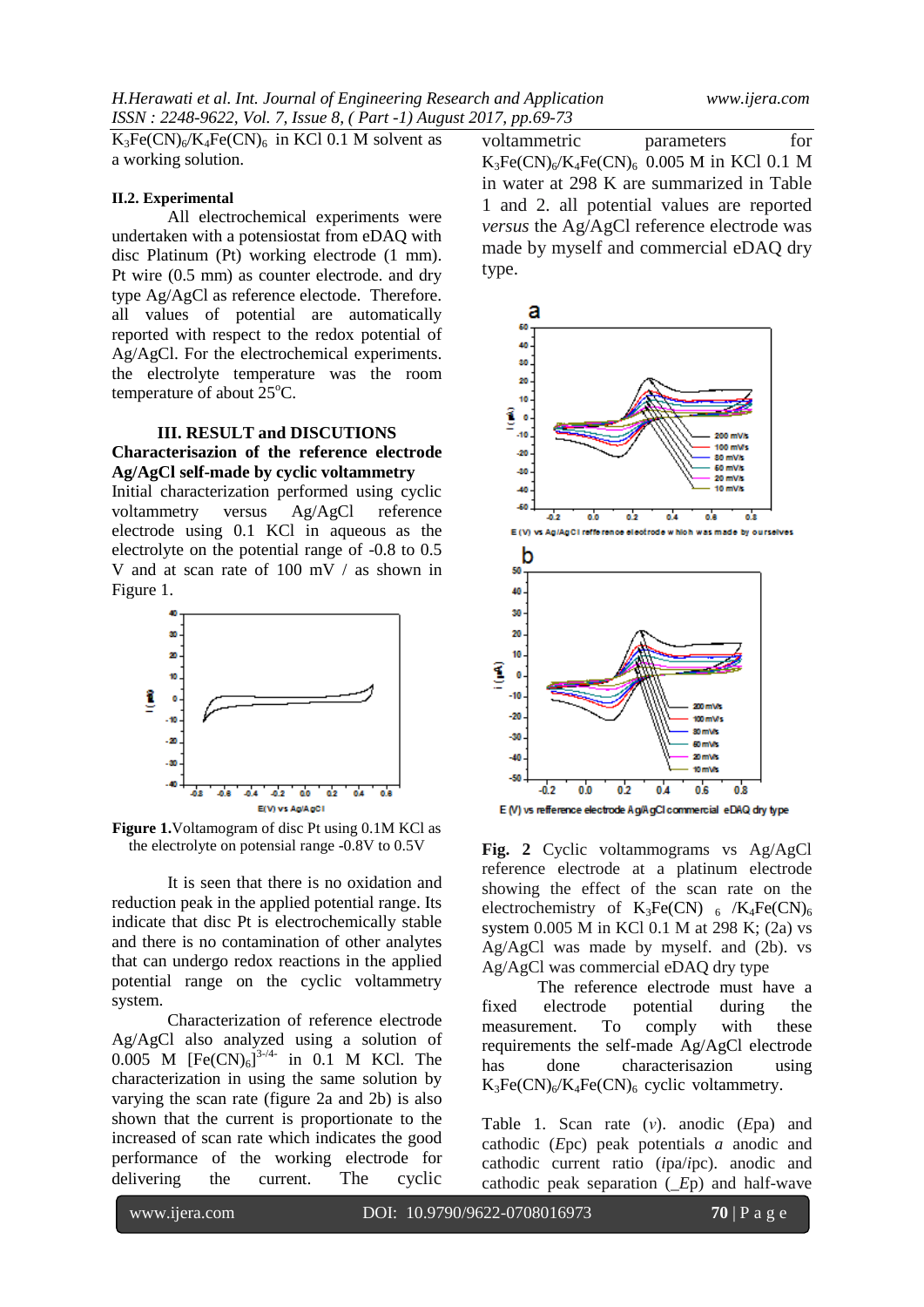#### *H.Herawati et al. Int. Journal of Engineering Research and Application www.ijera.com ISSN : 2248-9622, Vol. 7, Issue 8, ( Part -1) August 2017, pp.69-73*

potential *a*  $(E1/2)$  for  $K_3Fe(CN)_6/K_4Fe(CN)_6$ system at concentration of 0.005 M in 0.1 M

KCl at 298 K versus Ag/AgCl which was made by myself

| V      | $Ag/AgCl$ of the self - made |                              |         |                  |                  |                             |                                   |  |  |  |  |
|--------|------------------------------|------------------------------|---------|------------------|------------------|-----------------------------|-----------------------------------|--|--|--|--|
| (mV/s) | $\Delta i_{pa}$<br>$(\mu A)$ | $\Delta i_{pc}$<br>$(\mu A)$ | ipa/ipc | $E_{pa}$<br>(mV) | $E_{pc}$<br>(mV) | $(E_{pa} - E_{pc})$<br>(mV) | $(E_{pa} +$<br>$E_{pc/2}$<br>(mV) |  |  |  |  |
| 10     | 4.4                          | $-3.6$                       | $-1.2$  | 284              | 112              | 172                         | 198                               |  |  |  |  |
| 20     | 5.8                          | $-4.8$                       | $-1.2$  | 286              | 113              | 173                         | 200                               |  |  |  |  |
| 50     | 7.7                          | $-7.5$                       | $-1.0$  | 292              | 116              | 176                         | 204                               |  |  |  |  |
| 80     | 9.7                          | $-9.9$                       | $-0.9$  | 294              | 116              | 178                         | 205                               |  |  |  |  |
| 100    | 11.9                         | $-11.7$                      | $-1.0$  | 302              | 120              | 182                         | 211                               |  |  |  |  |
| 200    | 17.4                         | $-16.4$                      | $-1.1$  | 302              | 128              | 174                         | 215                               |  |  |  |  |

**Table 2.** Scan rate (*ν*). anodic (*E*pa) and cathodic (*E*pc) peak potentials *a* anodic and cathodic current ratio (*i*pa/*i*pc). anodic and cathodic peak separation (*\_E*p) and half-wave potential *a* (*E*1*/*2) for  $K_3Fe(CN)_{6}/K_4Fe(CN)_{6}$  system at concentration of 0.005 M in 0.1 M KCl at 298 K versus Ag/AgCl commercial eDAQ dry type.

| V      |                 | Ag/AgCl dry type       |         |          |          |                  |              |  |  |  |  |
|--------|-----------------|------------------------|---------|----------|----------|------------------|--------------|--|--|--|--|
| (mV/s) | $\Delta i_{pa}$ | $\Delta i_{pc}(\mu A)$ | ipa/ipc | $E_{pa}$ | $E_{pc}$ | $(E_{pa} - Epc)$ | $(E_{pa} +$  |  |  |  |  |
|        | $(\mu A)$       |                        |         | (mV)     | (mV)     | (mV)             | $E_{pc}$ )/2 |  |  |  |  |
|        |                 |                        |         |          |          |                  | (mV)         |  |  |  |  |
| 10     | 3.7             | $-3.2$                 | $-1.1$  | 266      | 110      | 156              | 188          |  |  |  |  |
| 20     | 5.2             | $-4.3$                 | $-1.2$  | 268      | 114      | 140              | 191          |  |  |  |  |
| 50     | 7.4             | $-6.8$                 | $-1.1$  | 274      | 116      | 152              | 195          |  |  |  |  |
| 80     | 9.4             | $-8.8$                 | $-1.1$  | 272      | 122      | 156              | 197          |  |  |  |  |
| 100    | 11.0            | $-10.4$                | $-1.1$  | 276      | 128      | 162              | 202          |  |  |  |  |
| 200    | 16.7            | $-13.9$                | $-1.2$  | 276      | 130      | 166              | 203          |  |  |  |  |

Representative cyclic voltammograms of  $K_3Fe(CN)_{6}/K_4Fe(CN)_{6}$  system in KCl 0.1 M in water are shown in Figs. 2. The voltammograms illustrate that as the voltage becomes more positive. an anodic peak current (*i*pa) is observed at the anodic peak potential (*E*pa). indicating that  $\text{Fe(CN)}_6^{4-}$  is converted to its oxidized form  $\text{Fe(CN)}_6^{3-}$  2 according to reaction 1. During the return scan. the voltage becomes less positive and the process is reversed; consequently. reduction of  $Fe(CN)<sub>6</sub><sup>4</sup>$ is now occurring and a cathodic peak current (*i*pc) is observed at the cathodic peak potential (*E*pc).

 $\text{Fe(CN)}_{6}^{4}$  (aq)  $\longrightarrow$   $\text{Fe(CN)}_{6}$  $3-(aq) + e$ (1)  $Fe(CN)_{6}^{3}(aq) + e^{-}$  $\longrightarrow$  Fe(CN)<sub>6</sub><sup>4-</sup>(aq) (2)

The  $[Fe(CN)_6]^{4-}/ [Fe(CN)_6]^{3-}$  couple exhibits reversible oxidation of the investigated in KCl 0.1 M in water media. The anodic and cathodic peak separation (*E*p) in the cyclic voltammograms was found to be in the range between -0.20 V (the ideal value that is indicative of one-electron oxidation) and 0.80 V (Table 1). The peak current ratio of the reverse and the forward scans is equal to unity (*i*pa*/i*pc  $= 1.0$ ). It was also found that the peak currents were essentially constant for several cycles (Fig.3).

The redox potential for a couple is better expressed as the half-wave potential (*E*1*/*2) rather than by the anodic peak (*E*pa) or cathodic peak (*E*pc) potentials. because both *E*pa and *E*pc change with the scan rate whereas *E*1*/*2 is independent of the scan rate. The halfwave potential  $(E1/2)$  of the  $[Fe(CN)_6]^4/$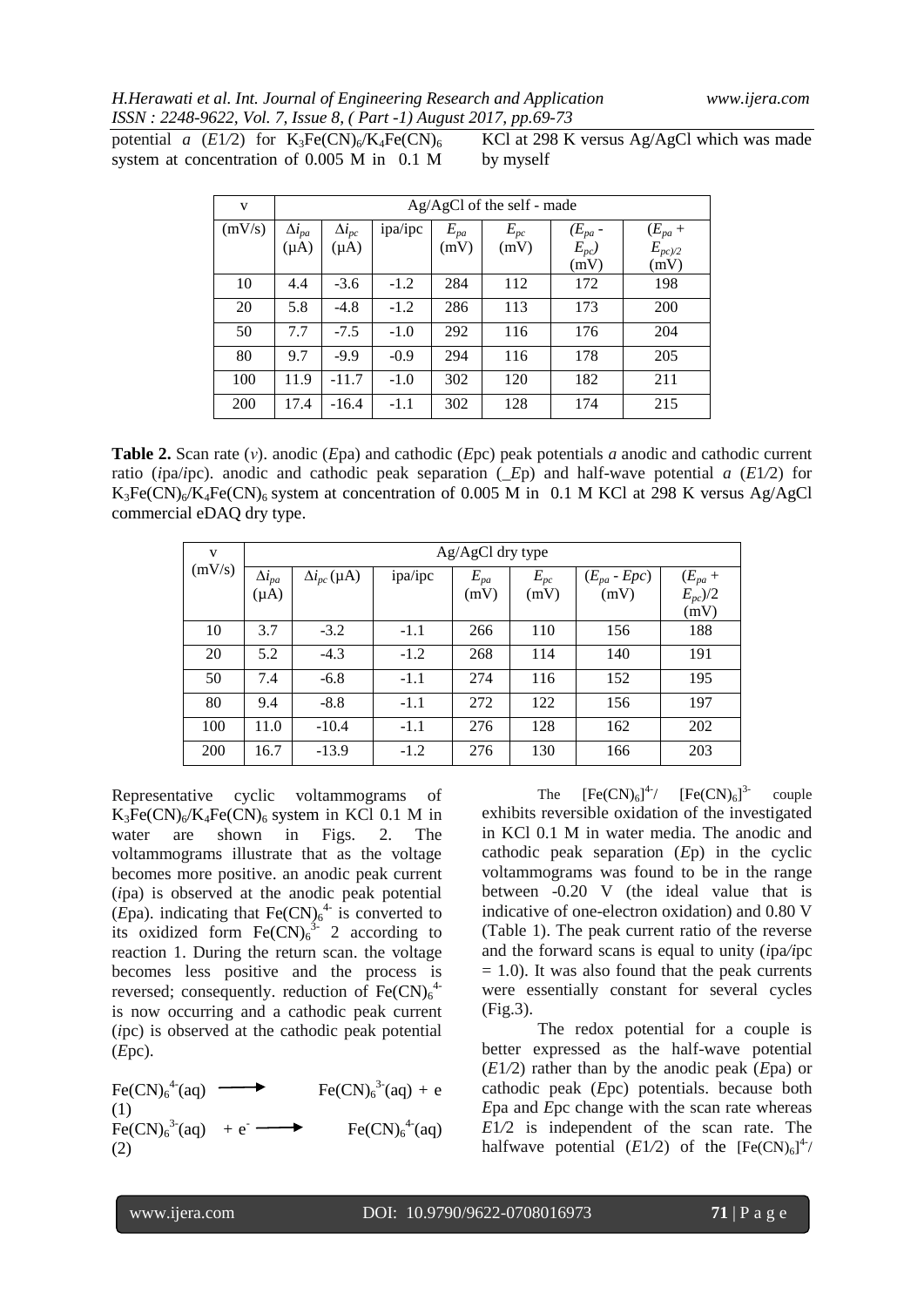$[Fe(CN)<sub>6</sub>]$ <sup>3-</sup> couple was determined according to the following equation:

$$
E1/2 = Epa - (\Delta Ep)/2
$$

where *E*pa is the anodic peak potential and*\_E*p is the potential difference between the anodic and cathodic peaks  $(Ep = Epa - Epc)$ .  $Cyclic$  voltammograms of 4- /  $[Fe(CN)<sub>6</sub>]$ <sup>3</sup> couple in KCl 0.1 M in water solution are shown in Figs. 2 (a) and (b) with variation scan rate. The data obtained from these curves are summarized in Table 1 and 2. The values of the half-wave potential (*E*1*/*2) were found to be independent of the scan rate. as was expected for a reversible system.





**Fig. 3** Curves Ipa and Ipc versus repeating cyclic of cyclic voltammogram  $K_3Fe(CN)_{6}$  $/K_4Fe(CN)_6$  system 0.005 M in KCl 0.1 M vs Ag/AgCl was made by myself and commercial eDAQ dry type at 100 mV/s; (3a) 5 cyclic (3b). 10 cyclic

Figure 3 (a) and (b) shows that the results are reproducible to the application of repeating cyclic which indicate the stability of the working electrode. and electrolyte solution and analytes during measurement. From this

characterization. we identified the oxidation and reduction peak as the analyte is in the range 0.20 to 0.80 V.



**FIG. 4 CURVES IPA AND IPC VERSUS**  $V^{1/2}$  **OF CYCLIC** VOLTAMMOGRAM  $K_3FE(CN)$  6 / $K_4FE(CN)_6$  SYSTEM 0.005 M IN KCL 0.1 M; (3A) VS AG/AGCL WAS MADE BY MYSELF (3B). COMMERCIAL EDAQ DRY TYPE

Characterization using the same solution by varying the scan rate (figure 4a and 4b) is also shown that the current is proportionate to the increased of scan rate which indicates the good performance of the working electrode for delivering the current**<sup>6</sup>** . The peak current for a reversible process is described by the Randles-Sevcik equation  $7, 8$ , which assumes that mass transport occurs only by a diffusion process

## $Ip=268,600~n^{3/2}$  A  $D^{1/2}Cv^{1/2}$

where *i*p is the peak current (in A), *n* the number of electron equivalents exchanged during the oxidation/redox reversible process (electron stoichiometry), *A* the active surface area of the working electrode  $(cm<sup>2</sup>)$ , *D* the